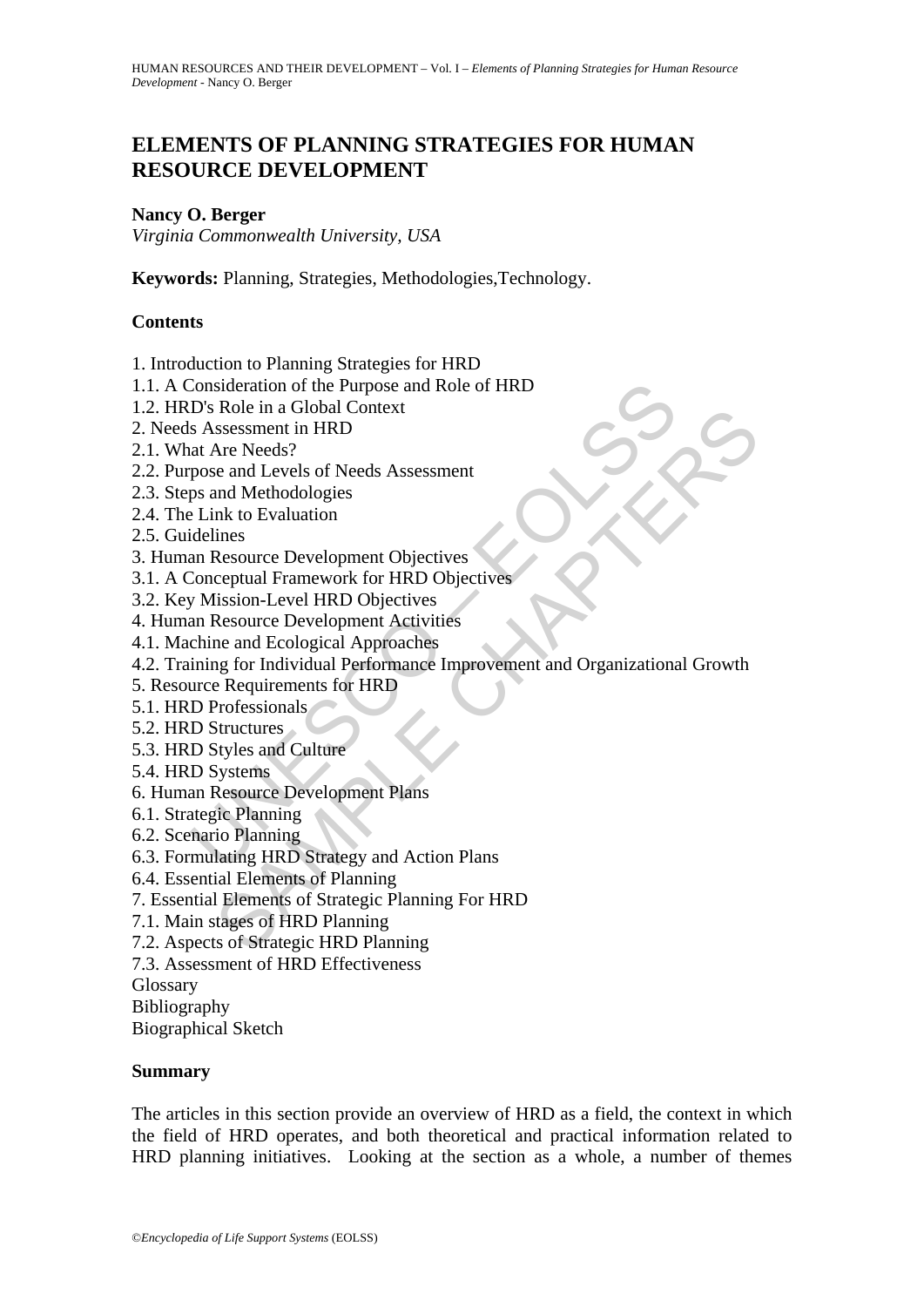emerge across articles. The criticality of a strategic, systems approach to HRD planning is central to all of the articles. HRD professionals must recognize that they work within the larger organizational system and that the ultimate results of their initiatives must improve organizational performance and success, and must also be perceived as crucial to organizational success. HRD professionals are gradually making the transition from being training, development and education specialists to serving as performance consultants. Their focus is the ultimate improvement of individual and organizational performance, through informal and formal interventions, both spontaneous and deliberate. This spotlight on performance leads to another common theme of measures and accountability. The planning processes discussed in this section all contain some element of measurement and evaluation of results, at the individual, team, and organizational levels.

ational revels.<br>
The me involves the global nature of today's world, and the neational system within the even larger context of nations and the winable development challenges all HRD professionals to consider society and t Another theme involves the global nature of today's world, and the need to place the organizational system within the even larger context of nations and the world. The goal of sustainable development challenges all HRD professionals to consider their impact on the wider society and the world as a whole. HRD is uniquely positioned to consider both people and productivity issues as one, interconnected whole rather than as separate concerns, and has the opportunity to provide strong leadership in the global human development arena.

Changing technology is also a recurring theme throughout this section. Electronic methodologies for facilitating learning continue to show strong increases in popularity and volume. Many of the organizational systems that were once handled manually are automated. Telecommunications advances have created a world of interconnections difficult to imagine only a few years ago. HRD plays an important role as a mediator between these technical systems and the individuals who work with them, as well as a force for the productive use of technology to attain strategic goals.

eme involves the global nature of today's world, and the need to place<br>onal system within the even larger context of nations and the world. The<br>ble development challenges all HRD professionals to consider their im-<br>er soci Turbulence and change also emerge as salient characteristics of the global environment. While recognizing the need for planning methodologies to direct and anchor HRD initiatives, we also need to maintain a measure of flexibility in a constantly changing environment. The paradoxical need for structure and flexibility challenges all HRD professionals and managers to continue to revisit their assumptions and their models and adapt these to the inevitable changes the future will bring. We have the opportunity to leverage the technological and global changes we face for the benefit of individuals, organizations, and society throughout the world, provided we have the foresight, courage and leadership capabilities required of us

### **1. Introduction to Planning Strategies for HRD**

Planning is a primary function in the management of any organization or system. In simple terms, planning involves setting the direction for the system and determining how to guide the system in that direction. Planning activities can be highly complex or simple, and can involve an individual or an entire multinational organization. The act of planning usually takes place at every level and within every function of a system and is crucial to the survival and success of the system.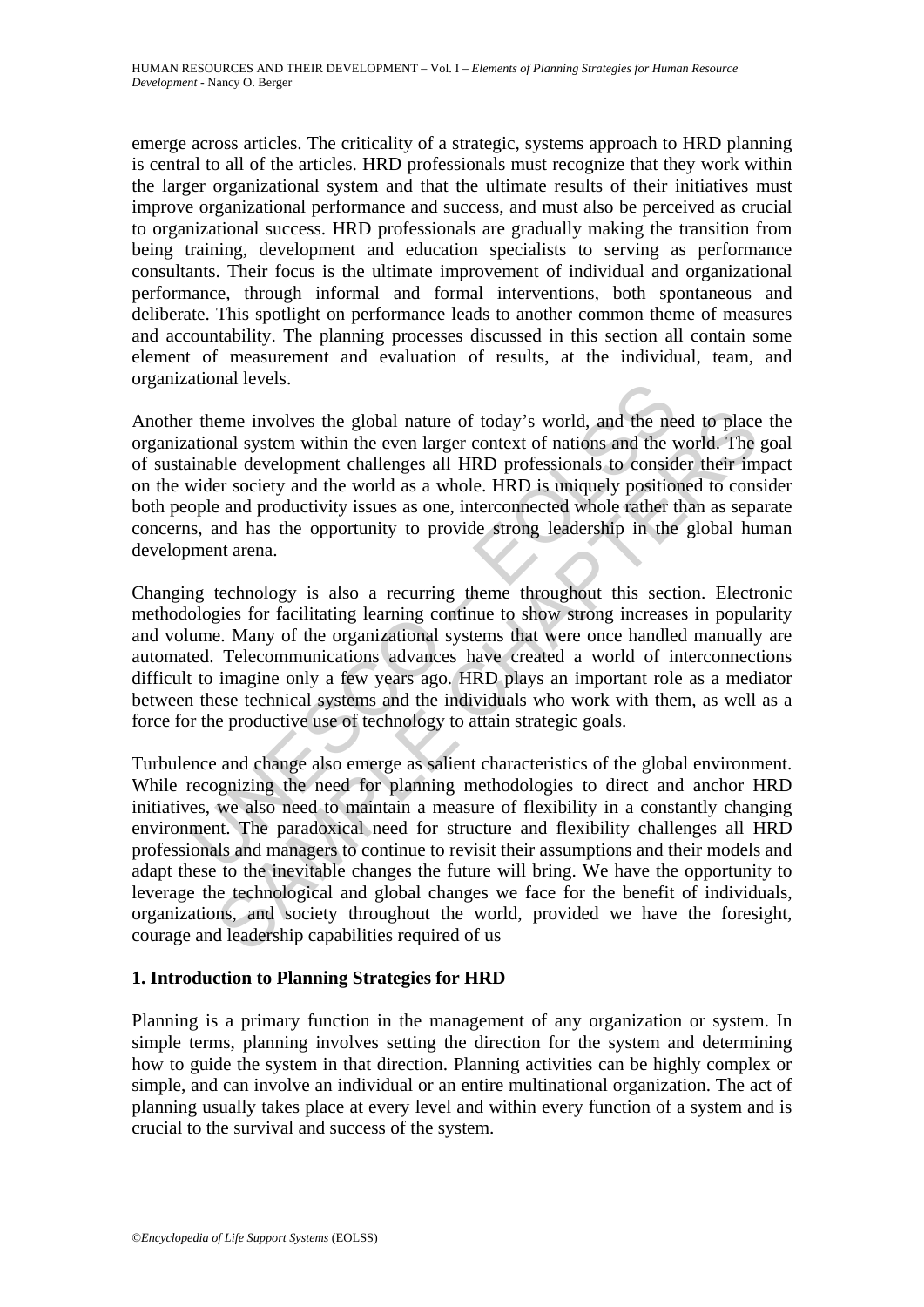This section deals with the more specific application of planning in the realm of Human Resource Development. The authors deal with different yet complementary topics about HRD planning: the process of analyzing the work systems that HRD should address, the formulation of HRD objectives, the resources required to accomplish HRD goals, the types of activities associated with HRD, the levels at which HRD planning should occur, and the essential elements that make up strategic plans in HRD. As a part of their discussion, the authors also provide important insights into the history, philosophy, and values of HRD as a discipline, the complex, global context in which HRD operates, and some of the trends likely to emerge in HRD in the future.

## **1.1. A Consideration of the Purpose and Role of HRD**

As part of the broader view of HRD, several of the authors define HRD and its purpose and role within a broader systems framework. Over the years numerous scholars have attempted to define HRD, resulting in a variety of conceptualizations of HRD. Some of the common themes suggested by other scholars appear here, such as the observation that HRD is an interdisciplinary field that involves research, theory, and practice involving the learning and development of individuals, groups, organizations and other systems. Certainly, HRD employs a variety of interventions or developmental activities to enhance human potential and productivity of individuals, groups, and organizations. HRD is more, however, than a collection of tools and techniques; it is a process.

of the broader view of HRD, several of the authors define HRD e within a broader systems framework. Over the years numeroused to define HRD, resulting in a variety of conceptualizations of mmon themes suggested by other sc ithin a broader systems framework. Over the years numerons scholars is<br>thin a broader systems framework. Over the years numerons scholars l<br>to define HRD, resulting in a variety of conceptualizations of HRD. Som<br>on themes Going beyond the traditional boundaries of HRD, the authors of this section expand the purpose of HRD to include the need to "contribute to sustainable development," and the role of HRD in both "competence and culture building" for the purpose of achieving the current and future goals of an organization. We are also reminded of HRD's role in ensuring that an organization develops a learning culture and a learning strategy to achieve its mission and goals. As an additional clarification, HRD is said to be strategic "if it is aligned with organizational goals, objectives, problems and developments." All of these points add to a richer understanding of the purpose and role of HRD, and highlight the common agreement on HRD's focus on learning for the betterment of individuals, organizations, and societies.

## **1.2. HRD's Role in a Global Context**

The authors of this section note that HRD does not exist in isolation; rather it is part of a much broader context that must be considered in order to understand the complexity and variability of HRD across organizations. At the global level, HRD, with its ability to adopt both a production-oriented and a people-oriented role, is faced with the need to play a leadership role in critical economic and social problems. Thus, in a general sense, HRD's role is both economic and social. The development of human resources is fundamental to improving economic productivity and quality of life.

Global trends including technological advances, global interconnections and communications, shifting demographics, environmental concerns, economic cycles, and changing employee and customer expectations affect the role that HRD plays and will continue to play throughout the world. By enhancing organizations' capacity to learn and change more quickly, HRD facilitates individual and organizational adaptation and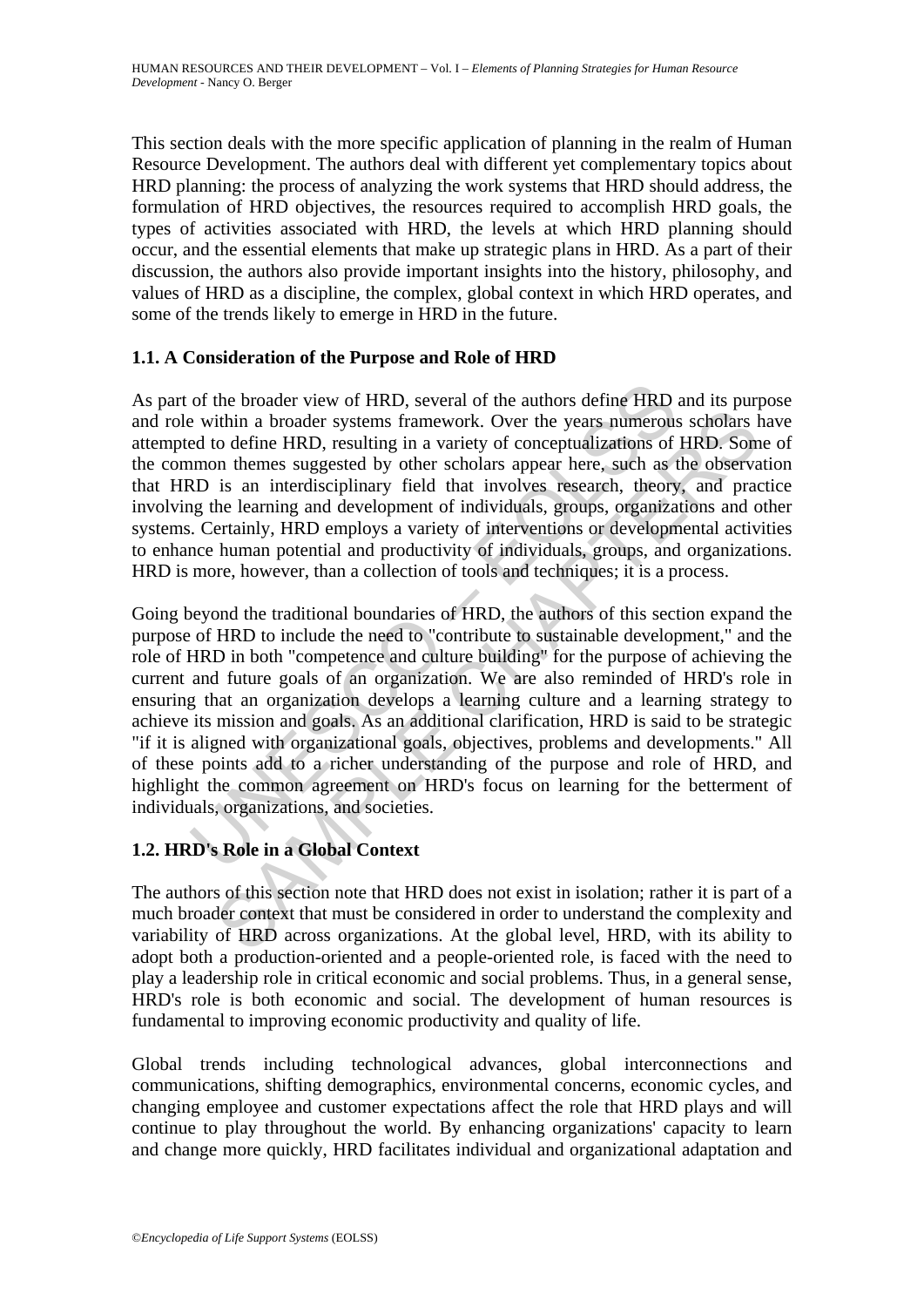progress in a turbulent world. We have seen a widening gap between those that have and do not have economic security and prosperity, often coupled with a knowledge and skills gap. HRD has the opportunity "to pave the way for a level of thinking and code of practice that enhances performance and stimulates greater enlightenment and meaning in people's lives."

### **2. Needs Assessment in HRD**

The first article deals with needs assessment for HRD. HRD needs assessment is an investigative process whose purpose is to connect an organization's performance problems or opportunities for performance improvement to specific HRD interventions. In simple terms it is a systematic process for identifying the gap between a current level of performance, or "what is", and a desired level of performance, "what should be".

#### **2.1. What Are Needs?**

The term "need" can be somewhat ambiguous. What one person considers a need, another may consider a want or desire, leading to the terms "felt" and "actual" needs. In some cases, felt needs are actually symptoms of deeper actual needs. For example, a group of employees expresses a felt need for stress management training. Upon investigation, however, the actual need may be to ameliorate or eliminate the sources of stress, such as noise, inefficient work processes, or ineffective supervisory practices.

#### **2.2. Purpose and Levels of Needs Assessment**

is the same provide substance of the means and a comparison of the same of the decision of the same of the same of the same of the same of the same of the same of the same of the same sy consider a want or desired the ecol The Needs?<br>
"heed" can be somewhat ambiguous. What one person considers a ny consider a want or desire, leading to the terms "felt" and "actual" need<br>
s, felt needs are actually symptoms of deeper actual needs, For examp<br> A comprehensive needs assessment provides a systematic way to research performance gaps, which can then provide substance and direction for strategic HRD planning, including the identification of performance improvement initiatives that are likely to provide the best return on HRD investments. Training needs assessments, for example, can determine levels of optimal performance and standards for excellence, evidence of individuals' actual performance levels, attitudes affecting performance, and root causes of performance problems. Although the needs assessment process is often skipped or cut short, for a variety of reasons, a well-researched needs assessment can help avoid wasted time, effort, and money. As Drucker has pointed out, "There is nothing so useless as doing efficiently that which should not be done at all."

The type of information needed affects the focus of a needs assessment. Needs within an organization may be assessed at a high strategic level, a departmental or functional level, a team or group level, or at the individual level. The organization's performance within the context of the wider society might also serve as the focus of a needs assessment. Choosing an appropriate level of assessment is critical to the resulting analysis.

#### **2.3. Steps and Methodologies**

Berger provides suggestions for framing the needs assessment process, based on three elements: organization characteristics, decision-maker characteristics, and analyst characteristics. Numerous needs assessment models exist, and include steps such as the following: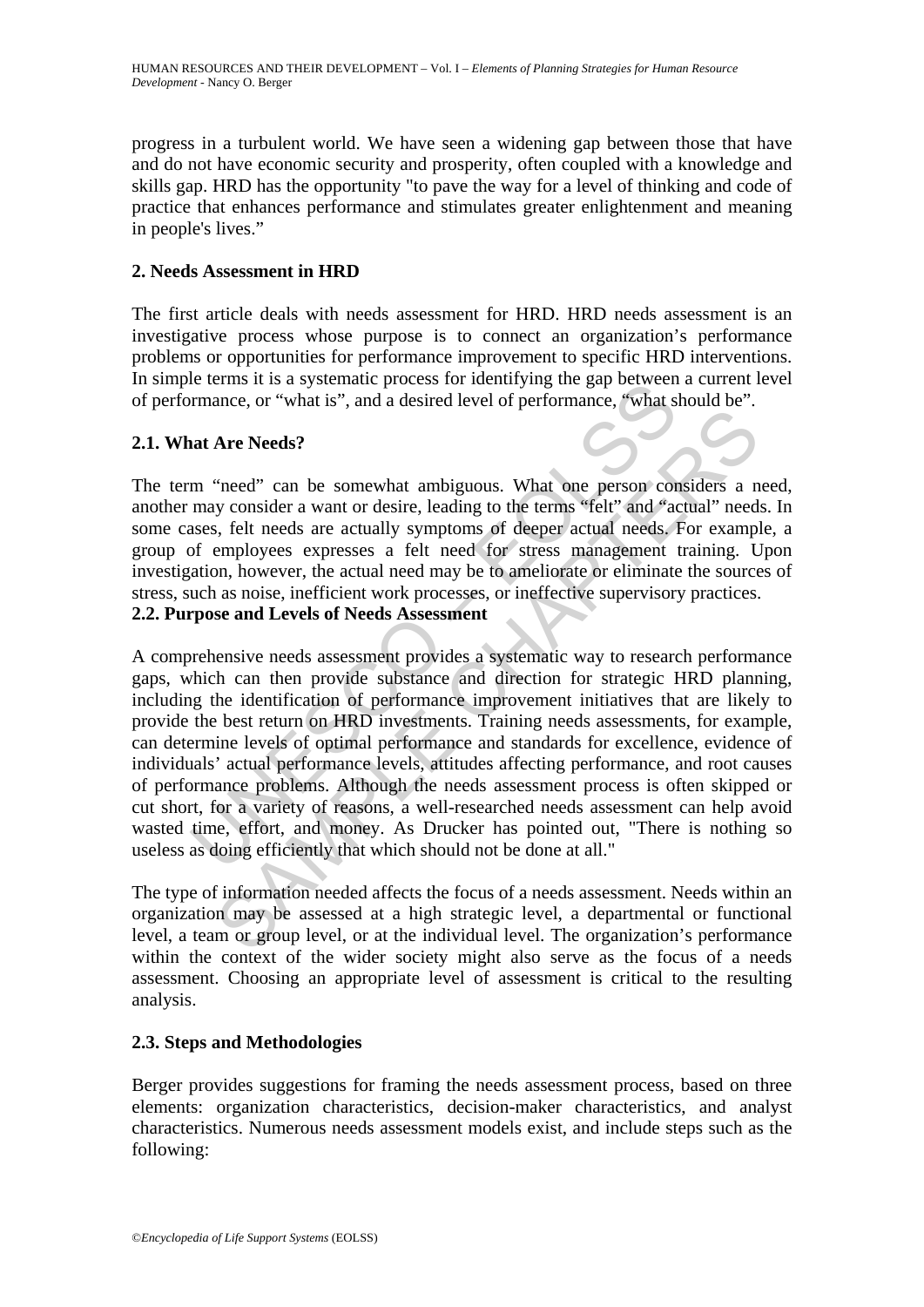- 1. Define the goals/objectives of the assessment.
- 2. Develop an initial plan.
- 3. Gain management commitment.
- 4. Identify the data needed.
- 5. Identify sources of data.
- 6. Select the most appropriate methodologies for the assessment.
- 7. Collect the data.
- 8. Analyze the results.
- 9. Resolve disagreements in interpretation of the results.
- 10. Prioritize the needs.
- 11. Compile and present your findings.

Techniques for data collection may include observation, surveys or questionnaires, oneon-one interviews, phone interviews, focus groups, tests, analysis of existing performance data, job and task analysis, critical incident surveys, and reviews of professional literature, conference reports and other benchmarking sources.

#### **2.4. The Link to Evaluation**

ques for data collection may include observation, surveys or quest<br>interviews, phone interviews, focus groups, tests, analysis<br>ance data, job and task analysis, critical incident surveys, a<br>onal literature, conference repo If the other and the original and the original and the series with the series with the same series with the same series of a singly is of exists e data, job and task analysis, critical incident surveys, and review.<br>In lite Needs assessment is the first step of a planned performance improvement cycle. The results of the needs assessment can be used as the basis for evaluating the outcomes of the HRD initiative: Were the needs identified in the needs assessment satisfied as a result of the HRD initiative? Since evaluation frequently uncovers new needs that must be analyzed, the evaluation step often leads back to the beginning of the cycle, and so the cycle continues.

#### **2.5. Guidelines**

Some of the guidelines for carrying out an effective needs assessment include:

- Use a performance model appropriate to the organization.
- Start as far up in the organization as possible when analyzing performance issues.
- Use a variety of techniques for gathering data.
- Keep the assessment short but complete.
- View needs assessment as an investment, not a cost, and market it that way to management.
- Be flexible.
- Consider timing.
- Consider the audience when reporting the results.

Finally, when assessing needs, consider not only performance as observed in the past, but also future performance needs.

-

- -
- -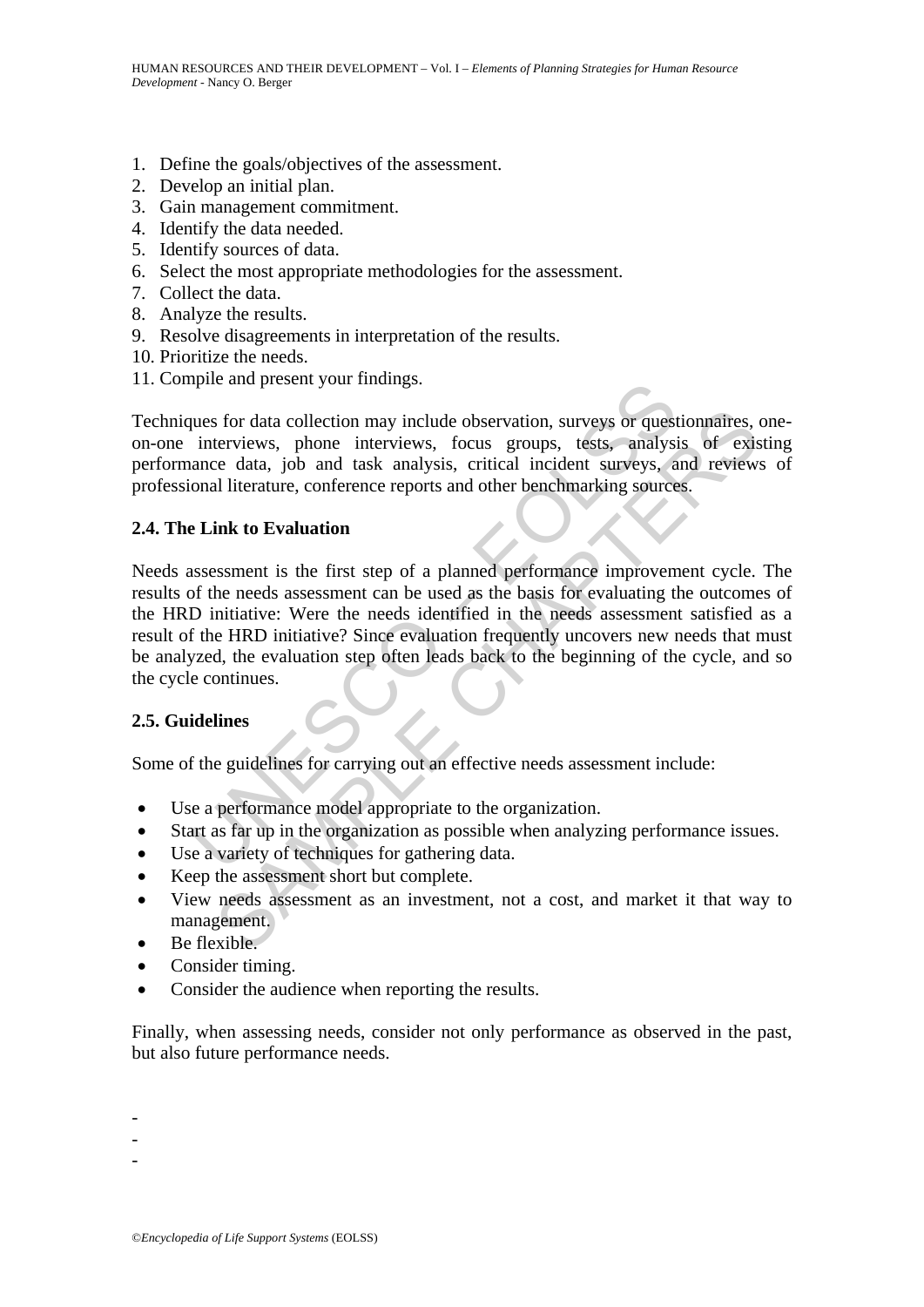# TO ACCESS ALL THE **15 PAGES** OF THIS CHAPTER, Visi[t: http://www.eolss.net/Eolss-sampleAllChapter.aspx](https://www.eolss.net/ebooklib/sc_cart.aspx?File=E1-10-02)

#### **Bibliography**

Gupta, K. (1999). *A Practical Guide to Needs Assessment*. San Francisco: Jossey-Bass. [An excellent practitioner's guide to needs assessment, including worksheets in print and on CD-ROM]

Harless, J.H. (1970). *An Ounce of Analysis*. Falls Church, VA: Harless Educational Technologists, Inc. [A classic for understanding the crucial role of analysis in any organizational initiative]

Kaufman, R. (1997). Needs Assessment Basics. In *The Guide to Performance Improvement*. San Francisco: Jossey-Bass. [A complete discussion of needs assessment within a performance improvement initiative]

Mager, R. & Pipe, P. (1970). *Analyzing Performance Problems*. Belmont, CA: Fearon. [A classic introduction to performance analysis, including needs assessment, written in simple language]

Robinson, D.G. & Robinson, J.C. (1989). *Training for Impact: How to Link Training to Business Needs and Measure Results*. San Francisco: Jossey-Bass. [Good guide to performance analysis with needs assessment as a key step]

Rossett, A. (1987). *Training Needs Assessment*. Englewood Cliffs, NJ: Educational Technology Publications. [Well-informed discussion of all aspects of needs assessment in a training context]

Rothwell, W.J. & Kazanas, H.C. (1998) *Mastering the Instructional Design Process: A Systematic Approach* (second edition) San Francisco: Jossey-Bass. [Good coverage of needs assessment within a standard instructional design project]

Rummler, G. (1995). *Improving Performance: How to Manage the White Space*. San Francisco: Jossey-Bass. [A classic for understanding performance at the organizational, process, and individual levels]

J.H. (1970). An Ounce of Analysis. Falls Church, VA: Harless Educational Technuler understanding the crucial role of analysis in any organizational initiative]<br>
1. R. (1997). Needs Assessment Basics. In *The Guide to Perfo* derstanding the crucial role of analysis in any organizational initiative]<br>
(1997). Needs Assessment Basics. In *The Guide to Performance Improvement*<br>
ssey-Bass. [A complete discussion of needs assessment within a perform Zemke, R. & Kramlinger, T. (1985). *Figuring Things Out: A Trainer's Guide to Needs and Task Analysis*. Reading, Massachusetts: Addison-Wesley. [This book provides a comprehensive resource for information about needs analysis including practical techniques and procedures. Written in an easy-to-read style with plenty of examples and illustrations]

#### **Biographical Sketch**

**Dr. Nancy Berger** is an assistant professor and director of the Adult Education and Human Resource Development graduate programs at Virginia Commonwealth University. Prior to joining VCU, she was the president and owner of Training for Performance, Inc., a consulting firm specializing in the design, development, and implementation of both technical and management training and development programs. Her clients have included the United Nations Industrial Development Organization (UNIDO), Philip Morris, Nabisco, Markel Insurance, Tredegar Corporation, the Malaysian Institute of Management, and many others. She has also served as on-line professor with Capella University, as well as spending several years as an assistant professor of HRD at George Washington University. Her corporate experience has included designing e-learning and other training design at Cisco Systems, Inc., and 13 years at Dominion Virginia Power in various training design positions.

Dr. Berger has also served as a volunteer executive with the International Executive Service Corps, in Russia, and as a visiting professor at the Far East Academy of Economics and Management in